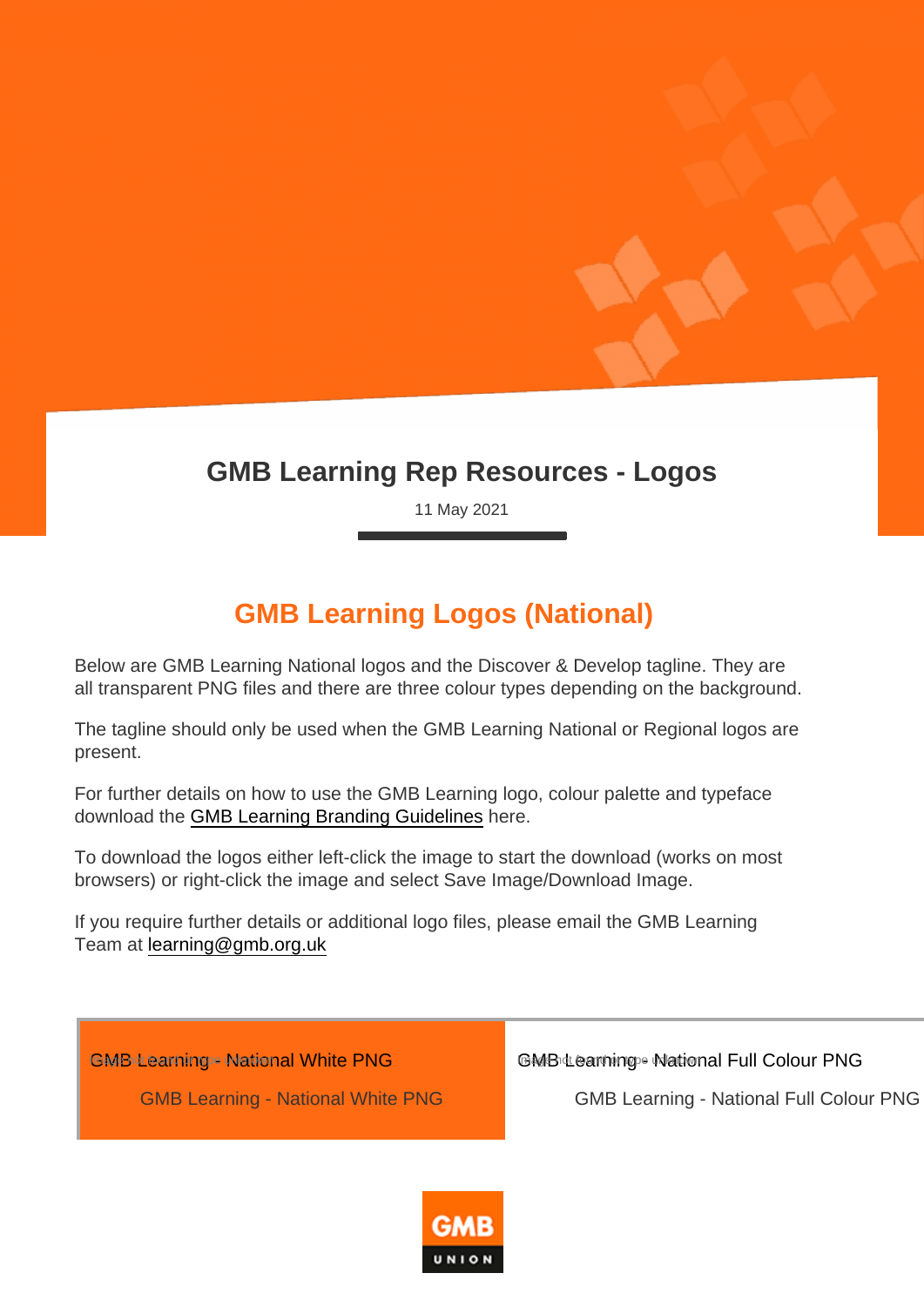

## GMB Learning Logos (Regional)

Below are GMB Learning Regional logos. They are all transparent PNG files and there are three colour types depending on the background.

These logos can be used with the discover & develop tag line logo.

These logos are useful for regional learning events or material.

For further details on how to use the GMB Learning logo, colour palette and typeface download the [GMB Learning Branding Guidelines](https://www.gmb.org.uk/sites/default/files/Branding Guide.pdf) here.

To download the logos either left-click the image to start the download (works on most browsers) or right-click the image and select Save Image/Download Image.

If you require further details or additional logo files, please email the GMB Learning Team at [learning@gmb.org.uk](mailto:learning@gmb.org.uk?subject=GMB Learning Branding)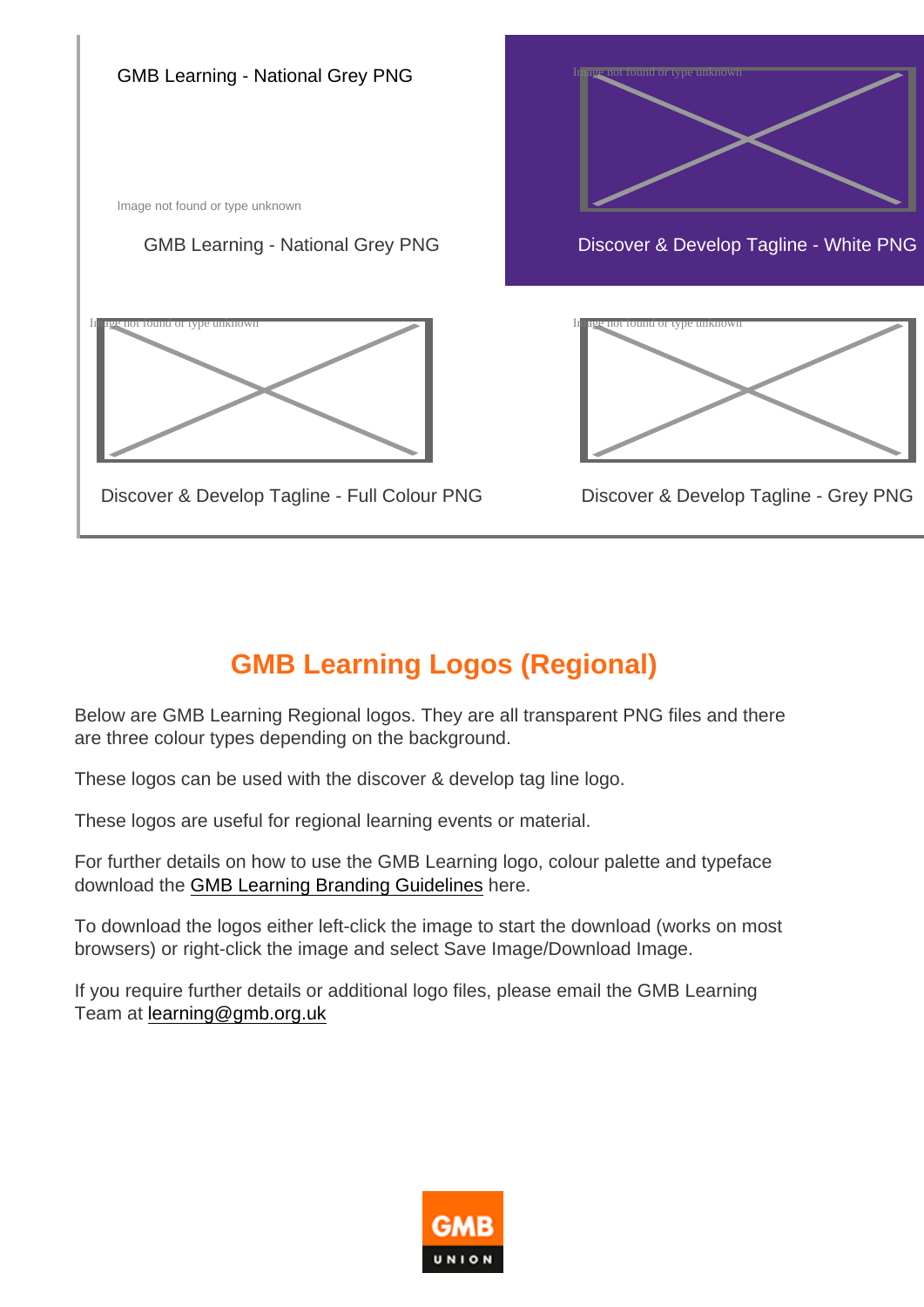Yorkshire & North Derbyshire

[GMB Learning YO - Full-Colour PNG](https://www.gmb.org.uk/sites/default/files/YO_0/GMBLearning2021_YO_Full Colour Regional.png)

[GMB Learning YO - White PNG](https://www.gmb.org.uk/sites/default/files/YO_0/GMBLearning2021_YO_White Regional.png)

[GMB Learning YO - Grey PNG](https://www.gmb.org.uk/sites/default/files/YO_0/GMBLearning2021_YO_Grey Regional.png)

Birmingham & West Midlands

[GMB Learning BI - Full-Colour PNG](https://www.gmb.org.uk/sites/default/files/BI/GMBLearning2021_BI_Full Colour Regional.png)

[GMB Learning BI - White PNG](https://www.gmb.org.uk/sites/default/files/BI/GMBLearning2021_BI_White Regional.png)

[GMB Learning BI - Grey PNG](https://www.gmb.org.uk/sites/default/files/BI/GMBLearning2021_BI_Grey Regional.png)

London

[GMB Learning LO - Full-Colour PNG](https://www.gmb.org.uk/sites/default/files/LO/GMBLearning2021_LO_Full Colour Regional.png)

[GMB Learning LO - White PNG](https://www.gmb.org.uk/sites/default/files/LO/GMBLearning2021_LO_White Regional.png)

[GMB Learning LO - Grey PNG](https://www.gmb.org.uk/sites/default/files/LO/GMBLearning2021_LO_Grey Regional.png)

Midland & East Coast

[GMB Learning MI - Full-Colour PNG](https://www.gmb.org.uk/sites/default/files/GMBLearning2021_MI_Full Colour Regional.png)

[GMB Learning MI - White PNG](https://www.gmb.org.uk/sites/default/files/GMBLearning2021_MI_White Regional.png)

[GMB Learning MI - Grey PNG](https://www.gmb.org.uk/sites/default/files/GMBLearning2021_MI_Grey Regional.png)

Northern

[GMB Learning NO - Full-Colour PNG](https://www.gmb.org.uk/sites/default/files/NO/GMBLearning2021_NO_Full Colour Regional.png)

[GMB Learning NO - White PNG](https://www.gmb.org.uk/sites/default/files/NO/GMBLearning2021_NO_White Regional.png)

[GMB Learning NO - Grey PNG](https://www.gmb.org.uk/sites/default/files/NO/GMBLearning2021_NO_Grey Regional.png)

North West & Irish

[GMB Learning NW - Full-Colour PNG](https://www.gmb.org.uk/sites/default/files/NW/GMBLearning2021_NW_Full Colour Regional.png)

[GMB Learning NW - White PNG](https://www.gmb.org.uk/sites/default/files/NW/GMBLearning2021_NW_White Regional.png)

[GMB Learning NW - Grey PNG](https://www.gmb.org.uk/sites/default/files/NW/GMBLearning2021_NW_Grey Regional.png)

**Scotland** 

[GMB Learning SC - Full-Colour PNG](https://www.gmb.org.uk/sites/default/files/SC/GMBLearning2021_SC_Full Colour Regional.png)

[GMB Learning SC - White PNG](https://www.gmb.org.uk/sites/default/files/SC/GMBLearning2021_SC_White Regional.png)

[GMB Learning SC - Grey PNG](https://www.gmb.org.uk/sites/default/files/SC/GMBLearning2021_SC_Grey Regional.png)

**Southern** 

[GMB Learning SO - Full-Colour PNG](https://www.gmb.org.uk/sites/default/files/SO/GMBLearning2021_SO_Full Colour Regional.png)

[GMB Learning SO - White PNG](https://www.gmb.org.uk/sites/default/files/SO/GMBLearning2021_SO_White Regional.png)

[GMB Learning SO - Grey PNG](https://www.gmb.org.uk/sites/default/files/SO/GMBLearning2021_SO_Grey Regional.png)

Wales & South West

[GMB Learning SW - White PNG](https://www.gmb.org.uk/sites/default/files/SW/GMBLearning2021_SW_White Regional.png)

[GMB Learning SW - Grey PNG](https://www.gmb.org.uk/sites/default/files/SW/GMBLearning2021_SW_Grey Regional.png)

Wales & South West (WULF Project)

[GMB Learning SW - Full-Colour PNG](https://www.gmb.org.uk/sites/default/files/GMBLearning2021_LO_Full Colour Regional.png) [GMB Learning SW WULF - Full-Colour PNG](https://www.gmb.org.uk/sites/default/files/SW/GMBLearning2021_Full Colour WULF.png)

[GMB Learning SW WULF - White PNG](https://www.gmb.org.uk/sites/default/files/SW/GMBLearning2021_White WULF.png)

[GMB Learning SW WULF - Grey PNG](https://www.gmb.org.uk/sites/default/files/SW/GMBLearning2021_Grey WULF.png)